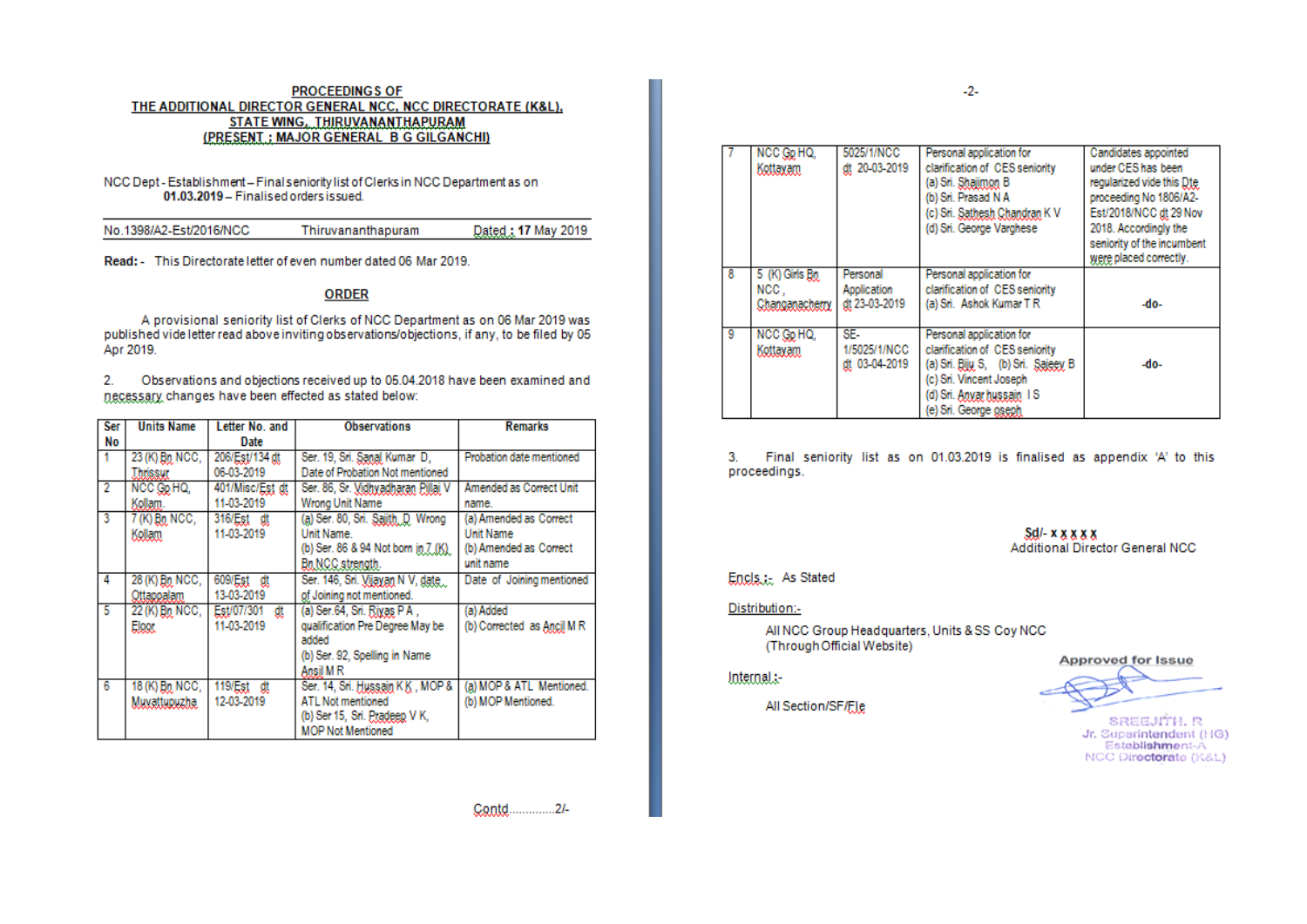Appendix `A' To Proceedings No

1398/A2-Est/2016/NCC dated 17.05.19

# **FINAL SENIORITY LIST OF CLERKS AS ON 28 Feb 2018 IN CONTINUATION**

TO THE FINAL SENIORITY PUBLISHED VIDE PROCEEDINGS NO 1398/A2-EST/2016/NCC DATED 11 JUN 2018

| SI No          | <b>Name</b>              | Qualification    | Date of<br><b>Birth</b> | <b>PSC</b><br>Advice/G<br>.O Date | <b>Appt</b><br><b>Ord Date Joining</b> | Date of  | Date of<br>Reckon<br><b>Seniority</b> | Date of<br><b>Probation</b> | <b>DRB</b> | <b>Units</b>     | Remarks                                |
|----------------|--------------------------|------------------|-------------------------|-----------------------------------|----------------------------------------|----------|---------------------------------------|-----------------------------|------------|------------------|----------------------------------------|
| $\mathbf{1}$   | Raji JS                  | SSLC, MOP        | 27.05.79                | 17.12.01                          | 20.05.02                               | 27.05.02 | 20.05.02                              | 27.02.09 TVM                |            | $2(K)$ Bn        | <b>CES</b>                             |
| $\overline{2}$ | <b>Mohanan P</b>         | <b>SSLC</b>      | 10.03.65                | 27.01.05                          | 15.02.05                               | 11.03.05 | 27.01.05                              |                             | <b>KKD</b> | 9 (K) G Bn       | LWA upto Aug 19, Prbn not decleared    |
| 3              | <b>Greeshma LS</b>       | Plus 2, MOP      | 12.05.85                | 23.06.05                          | 27.06.05                               | 07.07.05 | 27.06.05                              | 07.07.07 EKM                |            | (1 (K) Air Sgn)  | <b>CES</b>                             |
| 4              | <b>Pradeep Kumar S</b>   | SSLC, MOP        | 15.05.70                | 08.08.05                          | 24.08.05                               | 30.08.05 | 24.08.05                              | 12.01.10 TVM 2 (K) Bn       |            |                  | <b>CES</b>                             |
| 5              | <b>Minimon PR</b>        | PDC, Dipl in EE, | 24.05.69                | 13.02.06                          | 27.02.06                               | 03.04.06 | 13.02.06                              | 03.04.08 KKD                |            | 9 (K) NU NCC     | LWA upto Sep 19                        |
| 6              | <b>Vinu V</b>            | SSLC, MOP        | 01.05.76                |                                   | 22.03.06 19.04.06                      | 20.05.06 | 19.04.06                              | 14.07.09 KTM 5 (K) NU       |            |                  | <b>CES</b>                             |
| $\overline{7}$ | <b>Arun SB</b>           | SSLC, MOP        | 24.08.82                | 03.01.07                          | 14.02.07                               | 22.02.07 | 14.02.07                              | 14.07.09 EKM                |            | 1 (K) Air Sqn    | <b>CES</b>                             |
| 8              | <b>Dinesh M</b>          | SSLC, MOP        | 28.05.79                | 15.11.07                          | 05.12.07                               | 17.12.07 | 05.12.07                              | 17.12.09 EKM                |            | <b>Gp HQ EKM</b> | <b>CES</b>                             |
| 9              | <b>Rakesh R Pillai</b>   | SSLC, MOP        | 11.06.89                | 13.11.08                          | 01.12.08                               | 15.12.08 | 01.12.08                              | 11.02.15 TVM                |            | 1 (K) NU NCC     | <b>CES</b>                             |
| 10             | <b>Sanesh K</b>          | <b>SSLC</b>      | 10.04.76                | 07.12.09                          | 19.12.09                               | 02.01.10 | 19.12.09                              |                             | <b>KNR</b> | 32 (K) Bn        | CES, Under Suspension, Prbn not decled |
| 11             | <b>Bijumon Johnson E</b> | SSLC, MOP        | 29.05.68                | 28.12.11                          | 25.01.12                               | 06.02.12 | 28.12.11                              | 30.05.18 KTM                |            | 5 (K) NU         |                                        |
| 12             | <b>David Nelson P</b>    | <b>SSLC</b>      | 11.11.68                | 03.03.12                          | 16.04.12                               | 26.04.12 | 03.03.12                              |                             | <b>PKD</b> | 27 (K) Bn        |                                        |
| 13             | <b>Wilson T</b>          | SSLC, MOP, ATL   | 25.05.76                | 09.04.14                          | 13.11.14                               | 19.11.14 | 09.04.14                              | 10.02.17 KNR                |            | $1(K)$ Arty      |                                        |
| 14             | <b>Hussain KK</b>        | SSLC, MOP, ATL   | 16.10.77                | 29.08.14                          | 30.09.14                               | 27.10.14 | 29.08.14                              | 27.10.16 EKM                |            | 18 (K) Bn        |                                        |
| 15             | PradeepVK                | SSLC, MOP        | 22.05.76                |                                   | 27.10.14 13.11.14                      | 27.11.14 | 27.10.14                              | 27.11.16 EKM                |            | 18 (K) Bn        |                                        |
| 16             | Shaji.S                  | SSLC, PDC & BA   | 22.05.68                | 19.01.16                          | 01.02.16                               | 15.02.16 | 19.01.16                              | 15.02.18 TSR                |            | 7 (K) G Bn       |                                        |
| 17             | Rajendrakumar.G          | SSLC, MOP        | 30.05.68                | 01.02.16                          | 01.03.16                               | 17.03.16 | 01.02.16                              | 17.03.18 PTA                |            | 14 (K) Bn        |                                        |
| 18             | <b>Binumon KT</b>        | SSLC, MOP        | 20.05.73                |                                   | 23.03.16 02.05.16                      | 13.05.16 | 23.03.16                              | 10.08.18 TVM                |            | <b>NCC Dte</b>   |                                        |
| 19             | Sanal Kumar D            | SSLC, MOP        | 30.05.81                | 28.03.16                          | 18.04.16                               | 30.04.16 | 28.03.16                              | 30.04.18 TSR                |            | 23 (K) Bn        |                                        |
| 20             | Aparna R                 | <b>BA</b>        | 06.05.94                | 25.05.16                          | 30.05.16                               | 01.06.16 | 30.05.16                              |                             | <b>KLM</b> | 3 (K) G Bn       | CES, Not qualified for Prbn            |
| 21             | Sabu V John              | SSLC, MOP        | 25.05.65                |                                   | 30.06.16                               | 18.07.16 | 30.06.16                              | 18.07.18 KTM                |            | GP HQ Kottayam   | 10% Cat Change fm LGS                  |
| 22             | <b>Manikandan Nair B</b> | PDC, MOP         | 05.05.63                |                                   | 08.08.16                               | 22.08.16 | 08.08.16                              | 31.10.18 TVM                |            | 1 (K) Girls Bn   | 10% Cat Change fm LGS                  |
| 23             | <b>Prasanth J</b>        | <b>PDC</b>       | 06.03.71                | 16.02.17                          | 14.03.17                               | 20.03.17 | 16.02.17                              |                             | <b>TVM</b> | 3 (K) Bn         |                                        |
| 24             | Jayaprakash E            | <b>SSLC</b>      | 20.05.70                |                                   | 16.03.17 14.03.17                      | 31.03.17 | 31.03.17                              |                             | <b>KKD</b> | Gp HQ KZD        |                                        |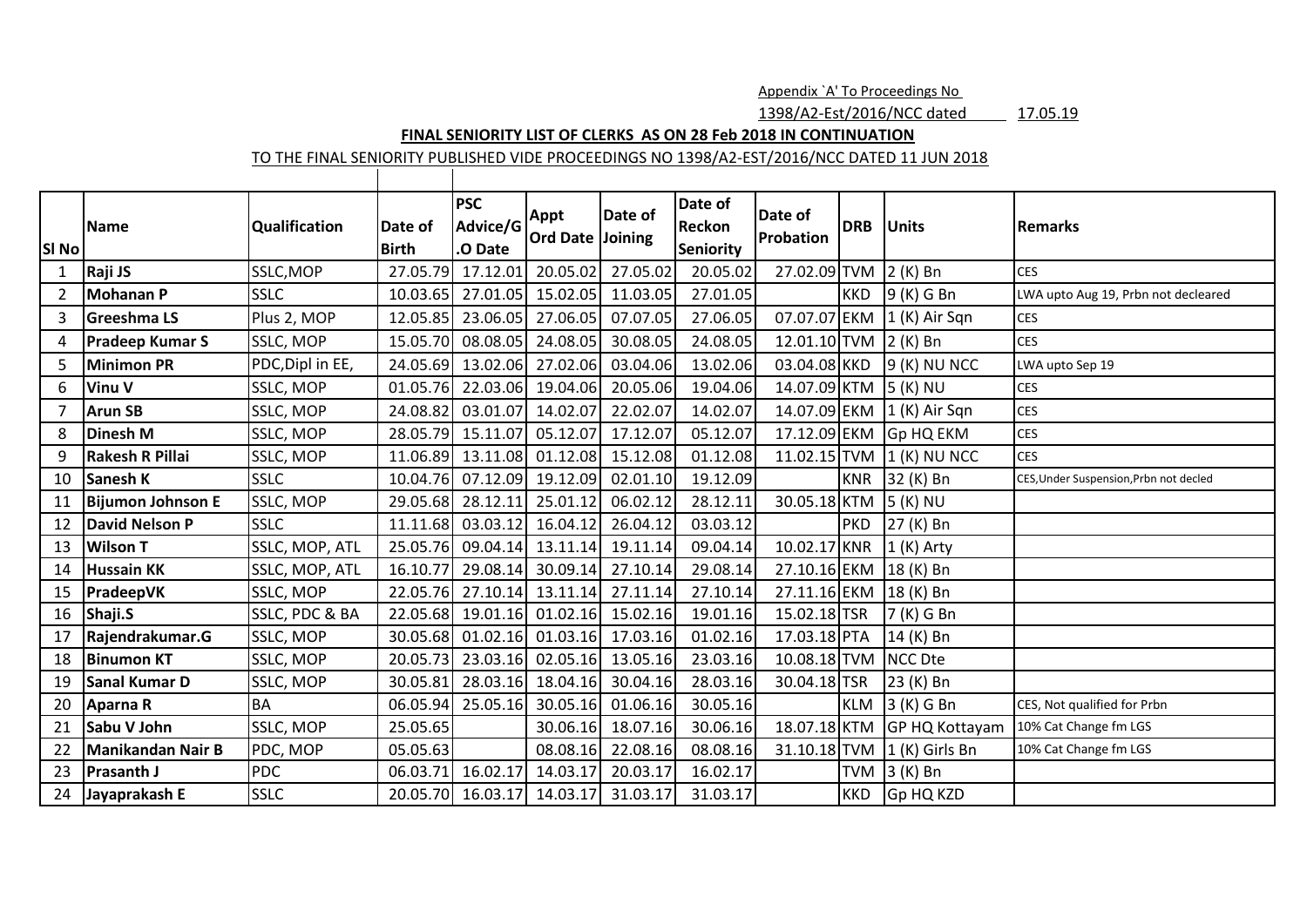| <b>SI No</b> | <b>Name</b>               | Qualification     | Date of<br><b>Birth</b> | <b>PSC</b><br>Advice/G<br>O Date | Appt<br><b>Ord Date Joining</b> | Date of                    | Date of<br><b>Reckon</b><br><b>Seniority</b> | Date of<br>Probation | <b>DRB</b> | Units                | <b>Remarks</b>        |
|--------------|---------------------------|-------------------|-------------------------|----------------------------------|---------------------------------|----------------------------|----------------------------------------------|----------------------|------------|----------------------|-----------------------|
| 25           | <b>Ashokan S</b>          | <b>SSLC</b>       | 28.05.65                |                                  | 11.05.17                        | 12.05.17                   | 11.05.17                                     |                      | <b>TVM</b> | $2(K)$ Bn            | 10% Cat Change fm LGS |
| 26           | Sivaraj. T                | <b>SSLC</b>       | 25.03.65                |                                  | 11.05.17                        | 12.05.17                   | 11.05.17                                     |                      | <b>TVM</b> | <b>NCC Dte</b>       | 10% Cat Change fm LGS |
| 27           | C Njanadasan              | <b>SSLC</b>       | 13.03.63                |                                  | 14.08.17                        | 14.08.17                   | 14.08.17                                     |                      | <b>KLM</b> | 3 (K) NU             | 10% Cat Change fm LGS |
| 28           | <b>Mohankumar S</b>       | <b>SSLC</b>       | 25.05.65                |                                  | 14.08.17                        | 21.08.17                   | 14.08.17                                     |                      | <b>TVM</b> | $4(K)$ BN            | 10% Cat Change fm LGS |
| 29           | Mohanachandran J          | <b>SSLC</b>       | 29.05.65                |                                  | 14.08.17                        | 14.08.17                   | 14.08.17                                     |                      | <b>ALP</b> | 11 (K) Bn            | 10% Cat Change fm LGS |
| 30           | <b>Sreevalsan V</b>       | <b>SSLC</b>       | 30.05.63                |                                  | 14.08.17                        | 14.08.17                   | 14.08.17                                     |                      | <b>TVM</b> | (1 (K) Air Sgn)      | 10% Cat Change fm LGS |
| 31           | <b>Akhil Mohan</b>        | Plus <sub>2</sub> | 19.09.91                | 26.02.16                         |                                 | 18.01.18 23.01.18          | 18.01.18                                     |                      | <b>KTM</b> | $5(K)$ G Bn          | <b>CES</b>            |
| 32           | Sreeja PJ                 | <b>SSLC</b>       | 25.05.91                |                                  | 26.02.16 18.01.18               | 27.01.18                   | 18.01.18                                     |                      | <b>TVM</b> | 1 (K) Air Sqn NCC    | <b>CES</b>            |
| 33           | <b>Noovin Jose</b>        | Plus <sub>2</sub> | 22.07.91                |                                  | 26.02.16 18.01.18               | 27.01.18                   | 18.01.18                                     |                      | <b>KTM</b> | 5 (K) Naval Unit     | <b>CES</b>            |
| 34           | <b>Prasanth SK</b>        | Plus <sub>2</sub> | 12.02.95                | 26.02.16                         | 18.01.18                        | 25.01.18                   | 18.01.18                                     |                      | <b>TVM</b> | $2(K)$ Bn            | <b>CES</b>            |
| 35           | Athira Jayakumar          | Plus <sub>2</sub> | 25.09.95                | 26.02.16                         | 18.01.18                        | 27.01.18                   | 18.01.18                                     |                      | <b>PTA</b> | 14 (K) Bn NCC        | <b>CES</b>            |
| 36           | Salini NR                 | <b>SSLC</b>       | 04.10.77                |                                  |                                 | 26.02.16 18.01.18 27.01.18 | 18.01.18                                     |                      | <b>TSR</b> | 7 (K) G Bn           | <b>CES</b>            |
| 37           | <b>Arun PS</b>            | <b>THSLC</b>      | 06.08.96                |                                  |                                 | 26.02.16 18.01.18 27.01.18 | 18.01.18                                     |                      | <b>TSR</b> | 24 (K) Bn NCC        | <b>CES</b>            |
| 38           | <b>Biju K</b>             | <b>SSLC</b>       | 30.05.74                | 20.03.18                         |                                 | 10.04.18 23-04-208         | 20.03.18                                     |                      | <b>ALP</b> | 10 (K) Bn NCC        |                       |
| 39           | <b>Suresh Kumar R</b>     | <b>SSLC</b>       | 11.05.69                |                                  |                                 | 20.03.18 10.04.18 20.04.18 | 20.03.18                                     |                      | <b>ALP</b> | 8 (K) Bn NCC         |                       |
| 40           | Jolly Felix KJ            | SSLC              | 05.03.66                |                                  |                                 | 20.03.18 10.04.18 23.04.18 | 20.03.18                                     |                      | <b>ALP</b> | 11 (K) Bn NCC        |                       |
| 41           | Sreekumar TV              | <b>SSLC</b>       | 27.01.68                |                                  |                                 | 23.03.18 16.04.18 25.04.18 | 23.03.18                                     |                      | PTA        | 14 (K) Bn NCC        |                       |
| 42           | <b>Biju S</b>             | <b>SSLC</b>       | 09.03.79                | 23.03.18                         | 16.04.18                        | 30.05.18                   | 23.03.18                                     |                      | PTA        | 15 (K) Bn NCC        |                       |
| 43           | <b>Ashok Kumar T R</b>    | <b>SSLC</b>       | 08.02.66                |                                  | 23.03.18 16.04.18               | 02.05.18                   | 23.03.18                                     |                      | <b>KTM</b> | 5 (K) G Bn NCC       |                       |
| 44           | <b>Anvar Hussain IS</b>   | <b>SSLC</b>       | 07.11.81                |                                  | 24.03.18 16.04.18               | 27.04.18                   | 24.03.18                                     |                      | <b>KTM</b> | 17 (K) Bn NCC        |                       |
| 45           | <b>Vincent Joseph</b>     | <b>SSLC</b>       | 24.02.78                |                                  |                                 | 24.03.18 16.04.18 03.05.18 | 24.03.18                                     |                      | <b>KTM</b> | 17 (K) Bn NCC        |                       |
| 46           | <b>Shajimon B</b>         | <b>SSLC</b>       | 15.04.69                | 24.03.18                         | 16.04.18                        | 04.05.18                   | 24.03.18                                     |                      | <b>KTM</b> | NCC Gp HQ KTM        |                       |
| 47           | Mohammed Shihab H SSLC    |                   | 25.05.73                | 24.03.18                         | 16.04.18                        | 26.04.18                   | 24.03.18                                     |                      | <b>KTM</b> | 16 (K) Bn NCC        |                       |
| 48           | George Joseph             | <b>SSLC</b>       | 20.04.67                |                                  | 24.03.18 16.04.18               | 02.05.18                   | 24.03.18                                     |                      | <b>KTM</b> | 5 (K) G Bn NCC       |                       |
| 49           | Prasad N A                | SSLC              | 02.01.69                |                                  | 24.03.18 16.04.18               | 26.04.18                   | 24.03.18                                     |                      | <b>KTM</b> | <b>NCC Gp HQ KTM</b> |                       |
| 50           | <b>Ramesh Kumar R N</b>   | <b>SSLC</b>       | 25.05.68                |                                  |                                 | 24.03.18 16.04.18 23.04.18 | 24.03.18                                     |                      | <b>KTM</b> | $5(K)$ NU NCC        |                       |
| 51           | <b>Sunil Kumar J</b>      | SSLC              | 01.06.70                |                                  | 24.03.18 16.04.18               | 20.04.18                   | 24.03.18                                     |                      | <b>KTM</b> | 5 (K) NU NCC         |                       |
| 52           | <b>Randhir Andrews</b>    | <b>SSLC</b>       | 15.07.75                |                                  | 24.03.18 16.04.18               | 30.04.18                   | 24.03.18                                     |                      | <b>KTM</b> | 5 (K) NU NCC         |                       |
| 53           | Satheesh Chandran K VSSLC |                   | 10.03.68                | 24.03.18                         | 16.04.18                        | 27.04.18                   | 24.03.18                                     |                      | <b>KTM</b> | <b>NCC Gp HQ KTM</b> |                       |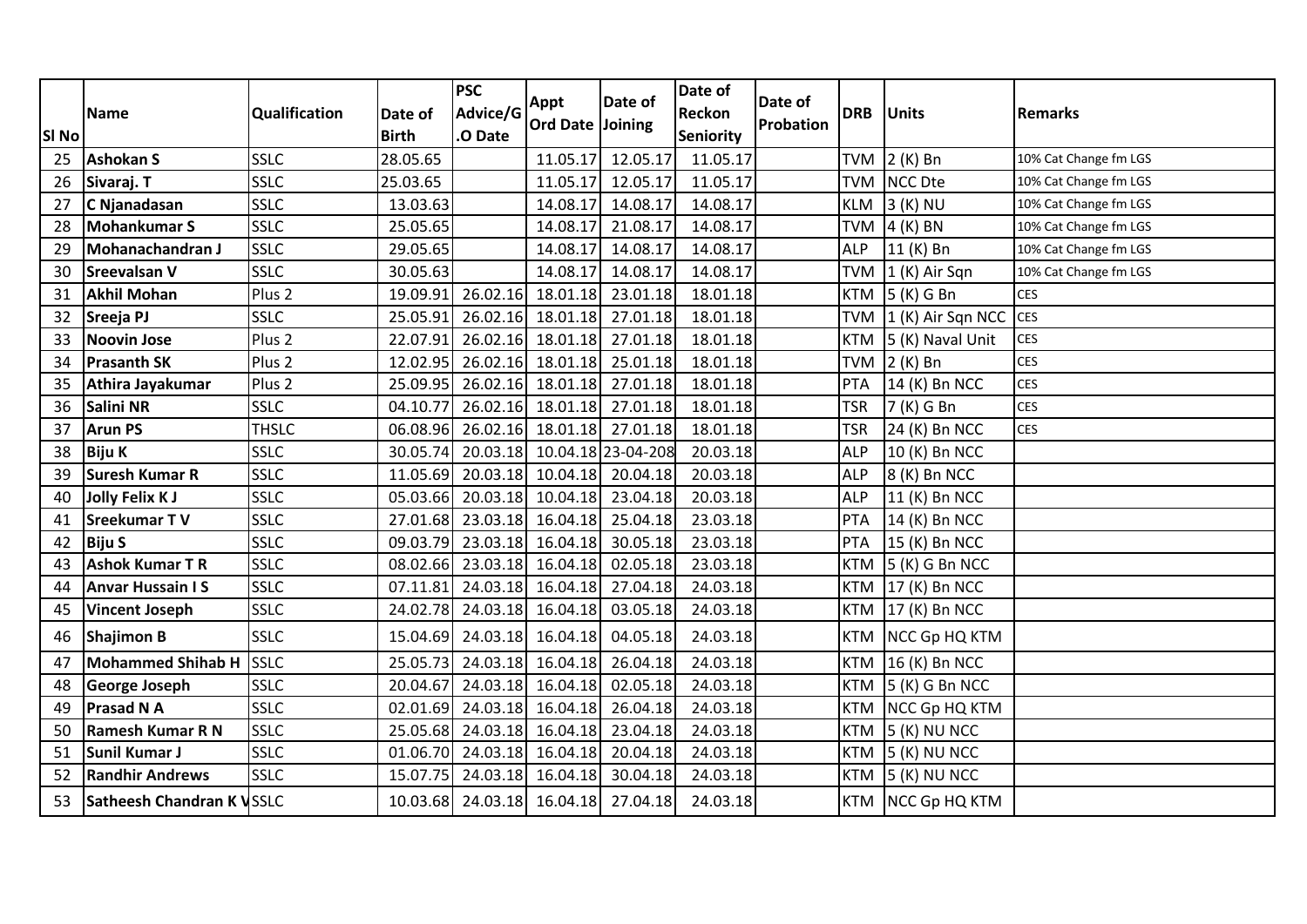| SI <sub>No</sub> | <b>Name</b>                     | <b>Qualification</b> | Date of<br><b>Birth</b> | <b>PSC</b><br>Advice/G<br>.O Date | Appt<br>Ord Date Joining   | Date of  | Date of<br>Reckon<br><b>Seniority</b> | Date of<br>Probation | <b>DRB</b> | <b>Units</b>           | <b>Remarks</b>        |
|------------------|---------------------------------|----------------------|-------------------------|-----------------------------------|----------------------------|----------|---------------------------------------|----------------------|------------|------------------------|-----------------------|
| 54               | Reghunathan K                   | <b>SSLC</b>          | 08.05.69                |                                   | 06.04.18                   | 11.04.18 | 06.04.18                              |                      | <b>KKD</b> | 30 (K) Bn NCC          | 10% Cat Change fm LGS |
| 55               | <b>Biju S</b>                   | <b>SSLC</b>          | 28.05.78                | 18.04.18                          | 10.05.18                   | 18.05.18 | 18.04.18                              |                      | <b>PKD</b> | <b>NCC Directorate</b> |                       |
| 56               | Haridasan E                     | <b>SSLC</b>          |                         |                                   | 28.01.68 18.04.18 10.05.18 | 25.05.18 | 18.04.18                              |                      | <b>PKD</b> | 28 (K) Bn NCC          |                       |
| 57               | <b>Chandran N</b>               | SSLC                 | 19.05.76                |                                   | 18.04.18 10.05.18          | 29.05.18 | 18.04.18                              |                      | <b>PKD</b> | 27 (K) Bn NCC          |                       |
| 58               | Shibi Raj K P                   | SSLC                 |                         |                                   | 05.05.75 18.04.18 10.05.18 | 31.05.18 | 18.04.18                              |                      | <b>PKD</b> | 28 (K) Bn NCC          |                       |
| 59               | Ajayakumar R                    | SSLC                 | 26.05.78                |                                   | 18.04.18 10.05.18          | 24.05.18 | 18.04.18                              |                      | <b>PKD</b> | 27 (K) Bn NCC          |                       |
| 60               | <b>Sabu Varghese</b>            | <b>PDC</b>           |                         |                                   | 24.11.70 26.04.18 14.05.18 | 19.05.18 | 26.04.18                              |                      | PTA        | <b>NCC Directorate</b> |                       |
| 61               | <b>Sulil Binu M</b>             | CBSE X, MOP          | 24.04.73                |                                   | 27.04.18 11.05.18          | 17.05.18 | 27.04.18                              |                      | IDI        | 33 (K) Bn NCC          |                       |
| 62               | Sojan P John                    | <b>SSLC</b>          | 23.11.67                |                                   | 27.04.18 11.05.18          | 22.05.18 | 27.04.18                              |                      | IDI        | 33 (K) Bn NCC          |                       |
| 63               | <b>Bose KK</b>                  | <b>SSLC</b>          | 17.05.69                |                                   | 27.04.18 11.05.18          | 17.05.18 | 27.04.18                              |                      | IDI        | 33 (K) Bn NCC          |                       |
| 64               | <b>Riyas P A</b>                | <b>PDC</b>           | 05.08.75                | 09.05.18                          | 31.05.18                   | 11.06.18 | 09.05.18                              |                      | <b>EKM</b> | 22 (K) Bn NCC          |                       |
| 65               | Saji A M                        | <b>SSLC</b>          | 07.10.76                | 09.05.18                          | 25.05.18                   | 12.06.18 | 09.05.18                              |                      | <b>KNR</b> | 31 (K) Bn NCC          |                       |
| 66               | Jayakumar V A                   | SSLC                 | 26.09.74                | 09.05.18                          | 31.05.18                   | 21.06.18 | 09.05.18                              |                      | <b>EKM</b> | 21 (K) Bn NCC          |                       |
| 67               | <b>Suresh K V</b>               | <b>SSLC</b>          | 31.05.67                |                                   | 09.05.18 31.05.18          | 18.06.18 | 09.05.18                              |                      | EKM        | 3 (K) Air Sqn NCC      |                       |
| 68               | <b>Jomi George</b>              | SSLC                 | 16.08.76                |                                   | 09.05.18 31.05.18          | 14.06.18 | 09.05.18                              |                      | EKM        | 21 (K) Bn NCC          |                       |
| 69               | Dinesh V S                      | <b>SSLC</b>          |                         |                                   | 28.12.76 10.05.18 14.06.18 | 23.06.18 | 10.05.18                              |                      | <b>TSR</b> | 23 (K) Bn NCC          |                       |
| 70               | <b>Nelson OP</b>                | <b>SSLC</b>          | 18.04.77                |                                   | 10.05.18 14.06.18          | 23.06.18 | 10.05.18                              |                      | <b>TSR</b> | 24 (K) Bn NCC          |                       |
| 71               | Jeejo PK                        | <b>SSLC</b>          | 23.05.71                |                                   | 10.05.18 14.06.18          | 22.06.18 | 10.05.18                              |                      | <b>TSR</b> | 23 (K) Bn NCC          |                       |
| 72               | Madhu V V                       | <b>SSLC</b>          | 05.01.75                |                                   | 10.05.18 14.06.18          | 23.06.18 | 10.05.18                              |                      | <b>TSR</b> | 23 (K) Bn NCC          |                       |
| 73               | Joshi ML                        | <b>SSLC</b>          | 06.03.77                | 10.05.18                          | 14.06.18                   | 27.06.18 | 10.05.18                              |                      | <b>TSR</b> | 23 (K) Bn NCC          |                       |
| 74               | Nisamuddeen T A                 | <b>SSLC</b>          |                         | 15.11.69 10.05.18                 | 14.06.18                   | 05.07.18 | 10.05.18                              |                      | <b>TSR</b> | 7 (K) Girls Bn         |                       |
| 75               | <b>Eldho PU</b>                 | <b>SSLC</b>          | 31.05.72                | 10.05.18                          | 30.05.18                   | 14.06.18 | 10.05.18                              |                      | EKM        | 18 (K) Bn NCC          |                       |
| 76               | Sivakumar P S                   | <b>SSLC</b>          | 10.04.63                |                                   | 28.05.18                   | 01.06.18 | 28.05.18                              |                      | <b>TVM</b> | $(1 (K)$ NU NCC        | 10% Cat Change fm LGS |
| 77               | <b>Sethu P</b>                  | SSLC                 | 24.05.64                |                                   | 28.05.18                   | 31.05.18 | 28.05.18                              |                      | <b>KLM</b> | 9 (K) NU NCC           | 10% Cat Change fm LGS |
| 78               | Gopakumar M                     | <b>SSLC</b>          | 11.05.77                | 06.06.18                          | 25.06.18                   | 13.07.18 | 06.06.18                              |                      | <b>TSR</b> | 7 (K) Girls Bn         |                       |
| 79               | <b>Mohan Kumar KS</b>           | <b>SSLC</b>          | 28.05.66                | 07.06.18                          | 25.06.18                   | 09.07.18 | 07.06.18                              |                      | <b>EKM</b> | 21 (K) Bn NCC          |                       |
| 80               | Sajith D                        | <b>SSLC</b>          |                         | 10.05.76 19.06.18                 | 05.07.18                   | 17.08.18 | 19.06.18                              |                      | <b>KLM</b> | 7 (K) Bn NCC           |                       |
| 81               | Shibu V M                       | <b>SSLC</b>          | 30.05.74                | 19.06.18                          | 05.07.18                   | 12.07.18 | 19.06.18                              |                      | <b>KLM</b> | 3 (K) NU NCC           |                       |
| 82               | <b>Sudheesh S</b>               | <b>SSLC</b>          | 25.05.80                | 19.06.18                          | 05.07.18                   | 12.07.18 | 19.06.18                              |                      | <b>KLM</b> | 3 (K) G Bn NCC         |                       |
| 83               | <b>Monikantan Achary RTSSLC</b> |                      | 07.05.81                | 19.06.18                          | 05.07.18                   | 11.07.18 | 19.06.18                              |                      | <b>KLM</b> | $3(K)$ NU NCC          |                       |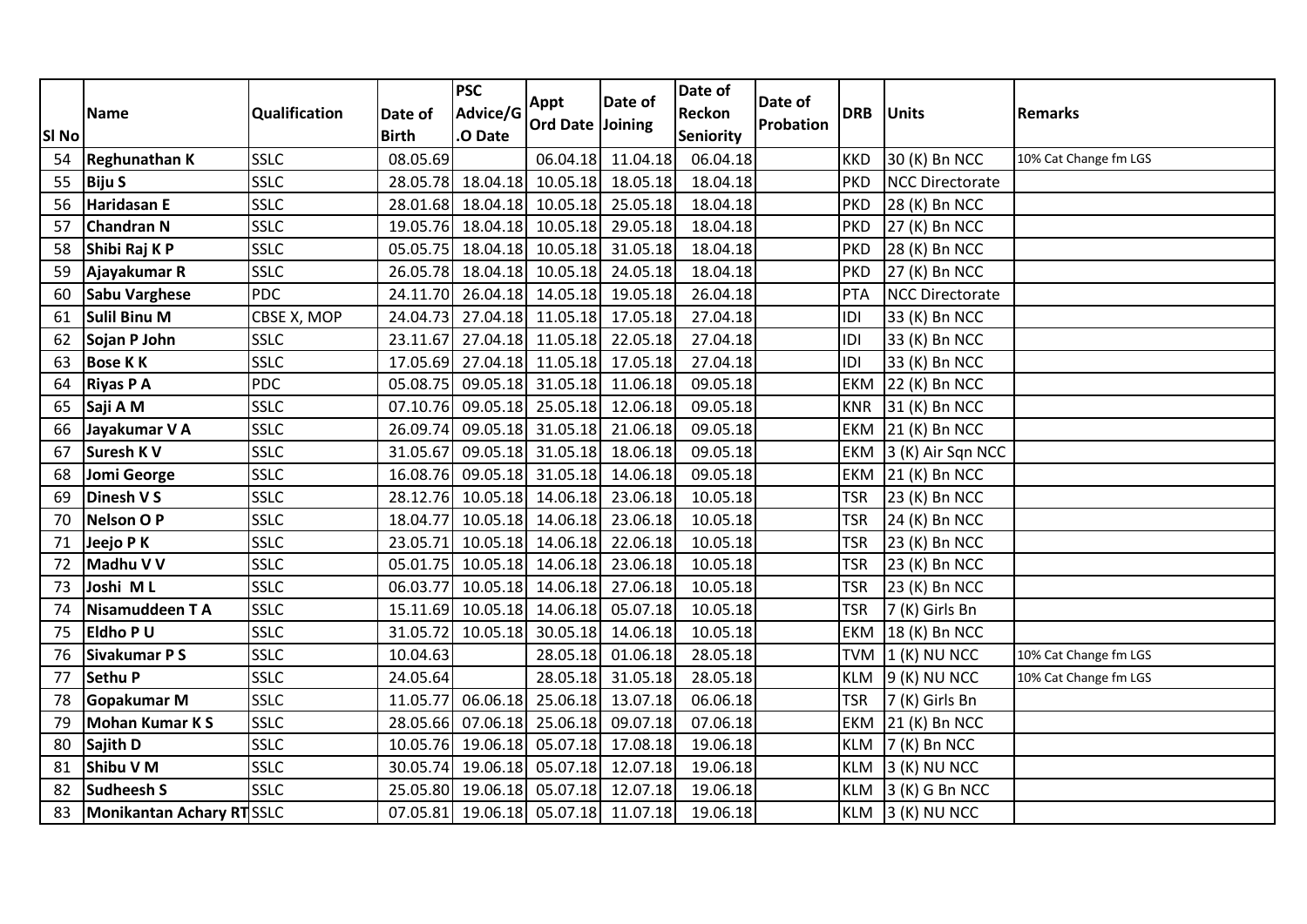| 23.07.18<br><b>SSLC</b><br>19.06.18<br>05.07.18<br>3 (K) G Bn NCC<br>30.05.71<br>19.06.18<br>84<br><b>Ilyas A</b><br><b>KLM</b><br>SSLC<br>19.06.18<br><b>Sreekumar N</b><br>19.06.18<br>05.07.18<br>18.07.18<br>7 (K) Bn NCC<br>25.05.75<br><b>KLM</b><br>85<br><b>SSLC</b><br>19.06.18<br>19.06.18<br>Vidyadharan Pillai V<br>25.05.65<br>05.07.18<br>11.07.18<br><b>KLM</b><br>NCC Gp HQ, KLM<br>86<br>SSLC<br>19.06.18<br>05.07.18<br>19.07.18<br>19.06.18<br>Gp HQ Kollam<br>87<br>Padmarajan K<br>29.05.70<br><b>KLM</b><br><b>SSLC</b><br>30.06.18<br><b>Sreenivasan K</b><br>16.04.75<br>13.07.18<br>03.08.18<br>30.06.18<br><b>EKM</b><br>3 (K) Air Sqn<br>88<br><b>SSLC</b><br>03.07.18<br>03.07.18 13.07.18<br>04.08.18<br>Gp HQ Kottayam<br>89<br><b>George Varghese</b><br>25.05.70<br><b>KTM</b><br><b>SSLC</b><br>03.07.18<br>24.07.18<br>04.08.18<br>03.07.18<br>Gp HQ Kollam<br>90<br>Sajeev Kumar T<br>01.05.73<br><b>KLM</b><br><b>SSLC</b><br>Janardhanan CA<br>28.08.66<br>13.08.18<br>27.07.18<br>28 (K) Bn NCC<br>91<br>27.07.18<br><b>PKD</b><br>10% Cat Change fm LGS<br><b>SSLC</b><br><b>Ancil MR</b><br>26.05.69<br>27.07.18<br>31.07.18<br>27.07.18<br>22 (K) Bn NCC<br>92<br><b>EKM</b><br>10% Cat Change fm LGS<br><b>SSLC</b><br>09.08.18<br>20.08.18<br>31.08.18<br>09.08.18<br><b>Majeed C</b><br>25.05.69<br>$MPM$ 29 (K) Bn NCC<br>93<br><b>SSLC</b><br>10.08.18<br>07.09.18<br>17.09.18<br>10.08.18<br>Rajendran D<br>29.05.69<br>Gp HQ, Kollam<br>94<br><b>KLM</b><br>Plus-II<br>23.07.18<br>10.08.18<br>23.08.18<br>10.08.18<br><b>CES</b><br>Gayathri. K<br>06.02.94<br><b>TSR</b><br>7 (K) Girls BN<br>95<br><b>SSLC</b><br>20.08.18<br>27.09.18<br>20.08.18<br><b>TSR</b><br>96<br>Kunjumoideen C I<br>22.02.63<br>12.09.18<br>1 (K) R & V Sqn<br>97<br><b>Babu K</b><br><b>SSLC</b><br>01.05.72<br>20.08.18<br>11.09.18<br>24.09.18<br>20.08.18<br><b>KSD</b><br><b>NCC Directorate</b><br>P T Sunil Kumar<br>SSLC<br>23.05.68<br>20.08.18<br>01.09.18<br>20.08.18<br><b>KKD</b><br>30 (K) Bn NCC<br>10% Cat Change fm LGS<br>98<br>SSLC<br>28.05.67<br>20.08.18<br>05.09.18<br>20.08.18<br><b>ALP</b><br>99<br>Vijayamohan C<br>10 (K) BN NCC<br>10% Cat Change fm LGS<br>Unnikrishnan K<br><b>SSLC</b><br>21.08.18<br>12.09.18<br>01.10.18<br>21.08.18<br>10.02.74<br><b>PKD</b><br>27 (K) Bn NCC<br>100<br><b>SSLC</b><br>03.01.79<br>23.08.18<br>07.09.18<br>22.10.18<br>23.08.18<br>PTA<br>15 (K) Bn NCC<br>101<br>Sajeev B<br><b>SSLC</b><br><b>Venugopal S</b><br>04.09.18<br>18.09.18<br>04.09.18<br>33 (K) Bn NCC<br>25.05.74<br>08.10.18<br>IDI<br>102<br>SSLC<br>15.09.18<br>Sam Zechariah<br>15.05.70 15.09.18 01.10.18<br>17.10.18<br>NCC Gp HQ, KLM<br>103<br><b>KLM</b><br>SSLC<br>15.09.18<br>Anish CK<br>15.09.18<br>01.10.18<br>21.11.18<br>30.05.81<br>NCC Gp HQ, KLM<br><b>KLM</b><br>104<br><b>SSLC</b><br>15.09.18<br>01.10.18<br>12.10.18<br>15.09.18<br>Abhijith P G<br>29.05.69<br><b>KLM</b><br>NCC Gp HQ, KLM<br>105<br><b>SSLC</b><br>17.09.18<br>29.09.18<br>17.09.18<br>Madhu M (muthar)<br>12.10.18<br><b>KNR</b><br>31 (K) Bn NCC<br>106<br>03.03.69<br><b>SSLC</b><br>Jijendran A<br>30.05.73<br>18.09.18<br>01.10.18<br>23.10.18<br>18.09.18<br><b>KNR</b><br>32 (K) Bn NCC<br>107<br><b>SSLC</b><br>18.09.18<br>18.09.18<br>108 Jithesh Kumar K<br>10.01.18<br>17.10.18<br>31 (K) Bn NCC<br>13.05.76<br><b>KNR</b><br>SSLC<br>19.09.18<br>05.10.18<br>17.10.18<br>19.09.18<br><b>Irju Sagar S</b><br>27.11.80<br><b>TVM</b><br>1 (K) Air Sqn<br>109<br>SSLC<br><b>Anil Kumar R</b><br>19.09.18<br>19.09.18<br>25.02.76<br>05.10.18<br>15.10.18<br><b>TVM</b><br>$2(K)$ Bn NCC<br>110<br>Sunil P<br><b>SSLC</b><br>31.05.69 19.09.18<br>05.10.18<br>12.10.18<br>19.09.18<br><b>TVM</b><br>$1(K)$ Bn NCC<br>111<br><b>SSLC</b><br>22.05.76<br>19.09.18<br>05.10.18<br>31.10.18<br>19.09.18<br>$2(K)$ Bn NCC<br>112<br>Joy D<br><b>TVM</b> | <b>SI No</b> | <b>Name</b>         | Qualification | Date of<br><b>Birth</b> | <b>PSC</b><br>Advice/G<br>.O Date | Appt<br><b>Ord Date Joining</b> | Date of  | Date of<br><b>Reckon</b><br>Seniority | Date of<br>Probation | <b>DRB</b> | <b>Units</b> | <b>Remarks</b> |
|-----------------------------------------------------------------------------------------------------------------------------------------------------------------------------------------------------------------------------------------------------------------------------------------------------------------------------------------------------------------------------------------------------------------------------------------------------------------------------------------------------------------------------------------------------------------------------------------------------------------------------------------------------------------------------------------------------------------------------------------------------------------------------------------------------------------------------------------------------------------------------------------------------------------------------------------------------------------------------------------------------------------------------------------------------------------------------------------------------------------------------------------------------------------------------------------------------------------------------------------------------------------------------------------------------------------------------------------------------------------------------------------------------------------------------------------------------------------------------------------------------------------------------------------------------------------------------------------------------------------------------------------------------------------------------------------------------------------------------------------------------------------------------------------------------------------------------------------------------------------------------------------------------------------------------------------------------------------------------------------------------------------------------------------------------------------------------------------------------------------------------------------------------------------------------------------------------------------------------------------------------------------------------------------------------------------------------------------------------------------------------------------------------------------------------------------------------------------------------------------------------------------------------------------------------------------------------------------------------------------------------------------------------------------------------------------------------------------------------------------------------------------------------------------------------------------------------------------------------------------------------------------------------------------------------------------------------------------------------------------------------------------------------------------------------------------------------------------------------------------------------------------------------------------------------------------------------------------------------------------------------------------------------------------------------------------------------------------------------------------------------------------------------------------------------------------------------------------------------------------------------------------------------------------------------------------------------------------------------------------------------------------------------------------------------------------------------------------------------------------------------------------------------------------------------------------------------------------------------------------------------------------------------------------------|--------------|---------------------|---------------|-------------------------|-----------------------------------|---------------------------------|----------|---------------------------------------|----------------------|------------|--------------|----------------|
|                                                                                                                                                                                                                                                                                                                                                                                                                                                                                                                                                                                                                                                                                                                                                                                                                                                                                                                                                                                                                                                                                                                                                                                                                                                                                                                                                                                                                                                                                                                                                                                                                                                                                                                                                                                                                                                                                                                                                                                                                                                                                                                                                                                                                                                                                                                                                                                                                                                                                                                                                                                                                                                                                                                                                                                                                                                                                                                                                                                                                                                                                                                                                                                                                                                                                                                                                                                                                                                                                                                                                                                                                                                                                                                                                                                                                                                                                                                       |              |                     |               |                         |                                   |                                 |          |                                       |                      |            |              |                |
|                                                                                                                                                                                                                                                                                                                                                                                                                                                                                                                                                                                                                                                                                                                                                                                                                                                                                                                                                                                                                                                                                                                                                                                                                                                                                                                                                                                                                                                                                                                                                                                                                                                                                                                                                                                                                                                                                                                                                                                                                                                                                                                                                                                                                                                                                                                                                                                                                                                                                                                                                                                                                                                                                                                                                                                                                                                                                                                                                                                                                                                                                                                                                                                                                                                                                                                                                                                                                                                                                                                                                                                                                                                                                                                                                                                                                                                                                                                       |              |                     |               |                         |                                   |                                 |          |                                       |                      |            |              |                |
|                                                                                                                                                                                                                                                                                                                                                                                                                                                                                                                                                                                                                                                                                                                                                                                                                                                                                                                                                                                                                                                                                                                                                                                                                                                                                                                                                                                                                                                                                                                                                                                                                                                                                                                                                                                                                                                                                                                                                                                                                                                                                                                                                                                                                                                                                                                                                                                                                                                                                                                                                                                                                                                                                                                                                                                                                                                                                                                                                                                                                                                                                                                                                                                                                                                                                                                                                                                                                                                                                                                                                                                                                                                                                                                                                                                                                                                                                                                       |              |                     |               |                         |                                   |                                 |          |                                       |                      |            |              |                |
|                                                                                                                                                                                                                                                                                                                                                                                                                                                                                                                                                                                                                                                                                                                                                                                                                                                                                                                                                                                                                                                                                                                                                                                                                                                                                                                                                                                                                                                                                                                                                                                                                                                                                                                                                                                                                                                                                                                                                                                                                                                                                                                                                                                                                                                                                                                                                                                                                                                                                                                                                                                                                                                                                                                                                                                                                                                                                                                                                                                                                                                                                                                                                                                                                                                                                                                                                                                                                                                                                                                                                                                                                                                                                                                                                                                                                                                                                                                       |              |                     |               |                         |                                   |                                 |          |                                       |                      |            |              |                |
|                                                                                                                                                                                                                                                                                                                                                                                                                                                                                                                                                                                                                                                                                                                                                                                                                                                                                                                                                                                                                                                                                                                                                                                                                                                                                                                                                                                                                                                                                                                                                                                                                                                                                                                                                                                                                                                                                                                                                                                                                                                                                                                                                                                                                                                                                                                                                                                                                                                                                                                                                                                                                                                                                                                                                                                                                                                                                                                                                                                                                                                                                                                                                                                                                                                                                                                                                                                                                                                                                                                                                                                                                                                                                                                                                                                                                                                                                                                       |              |                     |               |                         |                                   |                                 |          |                                       |                      |            |              |                |
|                                                                                                                                                                                                                                                                                                                                                                                                                                                                                                                                                                                                                                                                                                                                                                                                                                                                                                                                                                                                                                                                                                                                                                                                                                                                                                                                                                                                                                                                                                                                                                                                                                                                                                                                                                                                                                                                                                                                                                                                                                                                                                                                                                                                                                                                                                                                                                                                                                                                                                                                                                                                                                                                                                                                                                                                                                                                                                                                                                                                                                                                                                                                                                                                                                                                                                                                                                                                                                                                                                                                                                                                                                                                                                                                                                                                                                                                                                                       |              |                     |               |                         |                                   |                                 |          |                                       |                      |            |              |                |
|                                                                                                                                                                                                                                                                                                                                                                                                                                                                                                                                                                                                                                                                                                                                                                                                                                                                                                                                                                                                                                                                                                                                                                                                                                                                                                                                                                                                                                                                                                                                                                                                                                                                                                                                                                                                                                                                                                                                                                                                                                                                                                                                                                                                                                                                                                                                                                                                                                                                                                                                                                                                                                                                                                                                                                                                                                                                                                                                                                                                                                                                                                                                                                                                                                                                                                                                                                                                                                                                                                                                                                                                                                                                                                                                                                                                                                                                                                                       |              |                     |               |                         |                                   |                                 |          |                                       |                      |            |              |                |
|                                                                                                                                                                                                                                                                                                                                                                                                                                                                                                                                                                                                                                                                                                                                                                                                                                                                                                                                                                                                                                                                                                                                                                                                                                                                                                                                                                                                                                                                                                                                                                                                                                                                                                                                                                                                                                                                                                                                                                                                                                                                                                                                                                                                                                                                                                                                                                                                                                                                                                                                                                                                                                                                                                                                                                                                                                                                                                                                                                                                                                                                                                                                                                                                                                                                                                                                                                                                                                                                                                                                                                                                                                                                                                                                                                                                                                                                                                                       |              |                     |               |                         |                                   |                                 |          |                                       |                      |            |              |                |
|                                                                                                                                                                                                                                                                                                                                                                                                                                                                                                                                                                                                                                                                                                                                                                                                                                                                                                                                                                                                                                                                                                                                                                                                                                                                                                                                                                                                                                                                                                                                                                                                                                                                                                                                                                                                                                                                                                                                                                                                                                                                                                                                                                                                                                                                                                                                                                                                                                                                                                                                                                                                                                                                                                                                                                                                                                                                                                                                                                                                                                                                                                                                                                                                                                                                                                                                                                                                                                                                                                                                                                                                                                                                                                                                                                                                                                                                                                                       |              |                     |               |                         |                                   |                                 |          |                                       |                      |            |              |                |
|                                                                                                                                                                                                                                                                                                                                                                                                                                                                                                                                                                                                                                                                                                                                                                                                                                                                                                                                                                                                                                                                                                                                                                                                                                                                                                                                                                                                                                                                                                                                                                                                                                                                                                                                                                                                                                                                                                                                                                                                                                                                                                                                                                                                                                                                                                                                                                                                                                                                                                                                                                                                                                                                                                                                                                                                                                                                                                                                                                                                                                                                                                                                                                                                                                                                                                                                                                                                                                                                                                                                                                                                                                                                                                                                                                                                                                                                                                                       |              |                     |               |                         |                                   |                                 |          |                                       |                      |            |              |                |
|                                                                                                                                                                                                                                                                                                                                                                                                                                                                                                                                                                                                                                                                                                                                                                                                                                                                                                                                                                                                                                                                                                                                                                                                                                                                                                                                                                                                                                                                                                                                                                                                                                                                                                                                                                                                                                                                                                                                                                                                                                                                                                                                                                                                                                                                                                                                                                                                                                                                                                                                                                                                                                                                                                                                                                                                                                                                                                                                                                                                                                                                                                                                                                                                                                                                                                                                                                                                                                                                                                                                                                                                                                                                                                                                                                                                                                                                                                                       |              |                     |               |                         |                                   |                                 |          |                                       |                      |            |              |                |
|                                                                                                                                                                                                                                                                                                                                                                                                                                                                                                                                                                                                                                                                                                                                                                                                                                                                                                                                                                                                                                                                                                                                                                                                                                                                                                                                                                                                                                                                                                                                                                                                                                                                                                                                                                                                                                                                                                                                                                                                                                                                                                                                                                                                                                                                                                                                                                                                                                                                                                                                                                                                                                                                                                                                                                                                                                                                                                                                                                                                                                                                                                                                                                                                                                                                                                                                                                                                                                                                                                                                                                                                                                                                                                                                                                                                                                                                                                                       |              |                     |               |                         |                                   |                                 |          |                                       |                      |            |              |                |
|                                                                                                                                                                                                                                                                                                                                                                                                                                                                                                                                                                                                                                                                                                                                                                                                                                                                                                                                                                                                                                                                                                                                                                                                                                                                                                                                                                                                                                                                                                                                                                                                                                                                                                                                                                                                                                                                                                                                                                                                                                                                                                                                                                                                                                                                                                                                                                                                                                                                                                                                                                                                                                                                                                                                                                                                                                                                                                                                                                                                                                                                                                                                                                                                                                                                                                                                                                                                                                                                                                                                                                                                                                                                                                                                                                                                                                                                                                                       |              |                     |               |                         |                                   |                                 |          |                                       |                      |            |              |                |
|                                                                                                                                                                                                                                                                                                                                                                                                                                                                                                                                                                                                                                                                                                                                                                                                                                                                                                                                                                                                                                                                                                                                                                                                                                                                                                                                                                                                                                                                                                                                                                                                                                                                                                                                                                                                                                                                                                                                                                                                                                                                                                                                                                                                                                                                                                                                                                                                                                                                                                                                                                                                                                                                                                                                                                                                                                                                                                                                                                                                                                                                                                                                                                                                                                                                                                                                                                                                                                                                                                                                                                                                                                                                                                                                                                                                                                                                                                                       |              |                     |               |                         |                                   |                                 |          |                                       |                      |            |              |                |
|                                                                                                                                                                                                                                                                                                                                                                                                                                                                                                                                                                                                                                                                                                                                                                                                                                                                                                                                                                                                                                                                                                                                                                                                                                                                                                                                                                                                                                                                                                                                                                                                                                                                                                                                                                                                                                                                                                                                                                                                                                                                                                                                                                                                                                                                                                                                                                                                                                                                                                                                                                                                                                                                                                                                                                                                                                                                                                                                                                                                                                                                                                                                                                                                                                                                                                                                                                                                                                                                                                                                                                                                                                                                                                                                                                                                                                                                                                                       |              |                     |               |                         |                                   |                                 |          |                                       |                      |            |              |                |
|                                                                                                                                                                                                                                                                                                                                                                                                                                                                                                                                                                                                                                                                                                                                                                                                                                                                                                                                                                                                                                                                                                                                                                                                                                                                                                                                                                                                                                                                                                                                                                                                                                                                                                                                                                                                                                                                                                                                                                                                                                                                                                                                                                                                                                                                                                                                                                                                                                                                                                                                                                                                                                                                                                                                                                                                                                                                                                                                                                                                                                                                                                                                                                                                                                                                                                                                                                                                                                                                                                                                                                                                                                                                                                                                                                                                                                                                                                                       |              |                     |               |                         |                                   |                                 |          |                                       |                      |            |              |                |
|                                                                                                                                                                                                                                                                                                                                                                                                                                                                                                                                                                                                                                                                                                                                                                                                                                                                                                                                                                                                                                                                                                                                                                                                                                                                                                                                                                                                                                                                                                                                                                                                                                                                                                                                                                                                                                                                                                                                                                                                                                                                                                                                                                                                                                                                                                                                                                                                                                                                                                                                                                                                                                                                                                                                                                                                                                                                                                                                                                                                                                                                                                                                                                                                                                                                                                                                                                                                                                                                                                                                                                                                                                                                                                                                                                                                                                                                                                                       |              |                     |               |                         |                                   |                                 |          |                                       |                      |            |              |                |
|                                                                                                                                                                                                                                                                                                                                                                                                                                                                                                                                                                                                                                                                                                                                                                                                                                                                                                                                                                                                                                                                                                                                                                                                                                                                                                                                                                                                                                                                                                                                                                                                                                                                                                                                                                                                                                                                                                                                                                                                                                                                                                                                                                                                                                                                                                                                                                                                                                                                                                                                                                                                                                                                                                                                                                                                                                                                                                                                                                                                                                                                                                                                                                                                                                                                                                                                                                                                                                                                                                                                                                                                                                                                                                                                                                                                                                                                                                                       |              |                     |               |                         |                                   |                                 |          |                                       |                      |            |              |                |
|                                                                                                                                                                                                                                                                                                                                                                                                                                                                                                                                                                                                                                                                                                                                                                                                                                                                                                                                                                                                                                                                                                                                                                                                                                                                                                                                                                                                                                                                                                                                                                                                                                                                                                                                                                                                                                                                                                                                                                                                                                                                                                                                                                                                                                                                                                                                                                                                                                                                                                                                                                                                                                                                                                                                                                                                                                                                                                                                                                                                                                                                                                                                                                                                                                                                                                                                                                                                                                                                                                                                                                                                                                                                                                                                                                                                                                                                                                                       |              |                     |               |                         |                                   |                                 |          |                                       |                      |            |              |                |
|                                                                                                                                                                                                                                                                                                                                                                                                                                                                                                                                                                                                                                                                                                                                                                                                                                                                                                                                                                                                                                                                                                                                                                                                                                                                                                                                                                                                                                                                                                                                                                                                                                                                                                                                                                                                                                                                                                                                                                                                                                                                                                                                                                                                                                                                                                                                                                                                                                                                                                                                                                                                                                                                                                                                                                                                                                                                                                                                                                                                                                                                                                                                                                                                                                                                                                                                                                                                                                                                                                                                                                                                                                                                                                                                                                                                                                                                                                                       |              |                     |               |                         |                                   |                                 |          |                                       |                      |            |              |                |
|                                                                                                                                                                                                                                                                                                                                                                                                                                                                                                                                                                                                                                                                                                                                                                                                                                                                                                                                                                                                                                                                                                                                                                                                                                                                                                                                                                                                                                                                                                                                                                                                                                                                                                                                                                                                                                                                                                                                                                                                                                                                                                                                                                                                                                                                                                                                                                                                                                                                                                                                                                                                                                                                                                                                                                                                                                                                                                                                                                                                                                                                                                                                                                                                                                                                                                                                                                                                                                                                                                                                                                                                                                                                                                                                                                                                                                                                                                                       |              |                     |               |                         |                                   |                                 |          |                                       |                      |            |              |                |
|                                                                                                                                                                                                                                                                                                                                                                                                                                                                                                                                                                                                                                                                                                                                                                                                                                                                                                                                                                                                                                                                                                                                                                                                                                                                                                                                                                                                                                                                                                                                                                                                                                                                                                                                                                                                                                                                                                                                                                                                                                                                                                                                                                                                                                                                                                                                                                                                                                                                                                                                                                                                                                                                                                                                                                                                                                                                                                                                                                                                                                                                                                                                                                                                                                                                                                                                                                                                                                                                                                                                                                                                                                                                                                                                                                                                                                                                                                                       |              |                     |               |                         |                                   |                                 |          |                                       |                      |            |              |                |
|                                                                                                                                                                                                                                                                                                                                                                                                                                                                                                                                                                                                                                                                                                                                                                                                                                                                                                                                                                                                                                                                                                                                                                                                                                                                                                                                                                                                                                                                                                                                                                                                                                                                                                                                                                                                                                                                                                                                                                                                                                                                                                                                                                                                                                                                                                                                                                                                                                                                                                                                                                                                                                                                                                                                                                                                                                                                                                                                                                                                                                                                                                                                                                                                                                                                                                                                                                                                                                                                                                                                                                                                                                                                                                                                                                                                                                                                                                                       |              |                     |               |                         |                                   |                                 |          |                                       |                      |            |              |                |
|                                                                                                                                                                                                                                                                                                                                                                                                                                                                                                                                                                                                                                                                                                                                                                                                                                                                                                                                                                                                                                                                                                                                                                                                                                                                                                                                                                                                                                                                                                                                                                                                                                                                                                                                                                                                                                                                                                                                                                                                                                                                                                                                                                                                                                                                                                                                                                                                                                                                                                                                                                                                                                                                                                                                                                                                                                                                                                                                                                                                                                                                                                                                                                                                                                                                                                                                                                                                                                                                                                                                                                                                                                                                                                                                                                                                                                                                                                                       |              |                     |               |                         |                                   |                                 |          |                                       |                      |            |              |                |
|                                                                                                                                                                                                                                                                                                                                                                                                                                                                                                                                                                                                                                                                                                                                                                                                                                                                                                                                                                                                                                                                                                                                                                                                                                                                                                                                                                                                                                                                                                                                                                                                                                                                                                                                                                                                                                                                                                                                                                                                                                                                                                                                                                                                                                                                                                                                                                                                                                                                                                                                                                                                                                                                                                                                                                                                                                                                                                                                                                                                                                                                                                                                                                                                                                                                                                                                                                                                                                                                                                                                                                                                                                                                                                                                                                                                                                                                                                                       |              |                     |               |                         |                                   |                                 |          |                                       |                      |            |              |                |
|                                                                                                                                                                                                                                                                                                                                                                                                                                                                                                                                                                                                                                                                                                                                                                                                                                                                                                                                                                                                                                                                                                                                                                                                                                                                                                                                                                                                                                                                                                                                                                                                                                                                                                                                                                                                                                                                                                                                                                                                                                                                                                                                                                                                                                                                                                                                                                                                                                                                                                                                                                                                                                                                                                                                                                                                                                                                                                                                                                                                                                                                                                                                                                                                                                                                                                                                                                                                                                                                                                                                                                                                                                                                                                                                                                                                                                                                                                                       |              |                     |               |                         |                                   |                                 |          |                                       |                      |            |              |                |
|                                                                                                                                                                                                                                                                                                                                                                                                                                                                                                                                                                                                                                                                                                                                                                                                                                                                                                                                                                                                                                                                                                                                                                                                                                                                                                                                                                                                                                                                                                                                                                                                                                                                                                                                                                                                                                                                                                                                                                                                                                                                                                                                                                                                                                                                                                                                                                                                                                                                                                                                                                                                                                                                                                                                                                                                                                                                                                                                                                                                                                                                                                                                                                                                                                                                                                                                                                                                                                                                                                                                                                                                                                                                                                                                                                                                                                                                                                                       |              |                     |               |                         |                                   |                                 |          |                                       |                      |            |              |                |
|                                                                                                                                                                                                                                                                                                                                                                                                                                                                                                                                                                                                                                                                                                                                                                                                                                                                                                                                                                                                                                                                                                                                                                                                                                                                                                                                                                                                                                                                                                                                                                                                                                                                                                                                                                                                                                                                                                                                                                                                                                                                                                                                                                                                                                                                                                                                                                                                                                                                                                                                                                                                                                                                                                                                                                                                                                                                                                                                                                                                                                                                                                                                                                                                                                                                                                                                                                                                                                                                                                                                                                                                                                                                                                                                                                                                                                                                                                                       |              |                     |               |                         |                                   |                                 |          |                                       |                      |            |              |                |
|                                                                                                                                                                                                                                                                                                                                                                                                                                                                                                                                                                                                                                                                                                                                                                                                                                                                                                                                                                                                                                                                                                                                                                                                                                                                                                                                                                                                                                                                                                                                                                                                                                                                                                                                                                                                                                                                                                                                                                                                                                                                                                                                                                                                                                                                                                                                                                                                                                                                                                                                                                                                                                                                                                                                                                                                                                                                                                                                                                                                                                                                                                                                                                                                                                                                                                                                                                                                                                                                                                                                                                                                                                                                                                                                                                                                                                                                                                                       |              |                     |               |                         |                                   |                                 |          |                                       |                      |            |              |                |
|                                                                                                                                                                                                                                                                                                                                                                                                                                                                                                                                                                                                                                                                                                                                                                                                                                                                                                                                                                                                                                                                                                                                                                                                                                                                                                                                                                                                                                                                                                                                                                                                                                                                                                                                                                                                                                                                                                                                                                                                                                                                                                                                                                                                                                                                                                                                                                                                                                                                                                                                                                                                                                                                                                                                                                                                                                                                                                                                                                                                                                                                                                                                                                                                                                                                                                                                                                                                                                                                                                                                                                                                                                                                                                                                                                                                                                                                                                                       | 113          | <b>Biju Kumar M</b> | <b>SSLC</b>   | 25.05.72                | 19.09.18                          | 05.10.18                        | 15.10.18 | 19.09.18                              |                      | <b>TVM</b> | 4 (K) Bn NCC |                |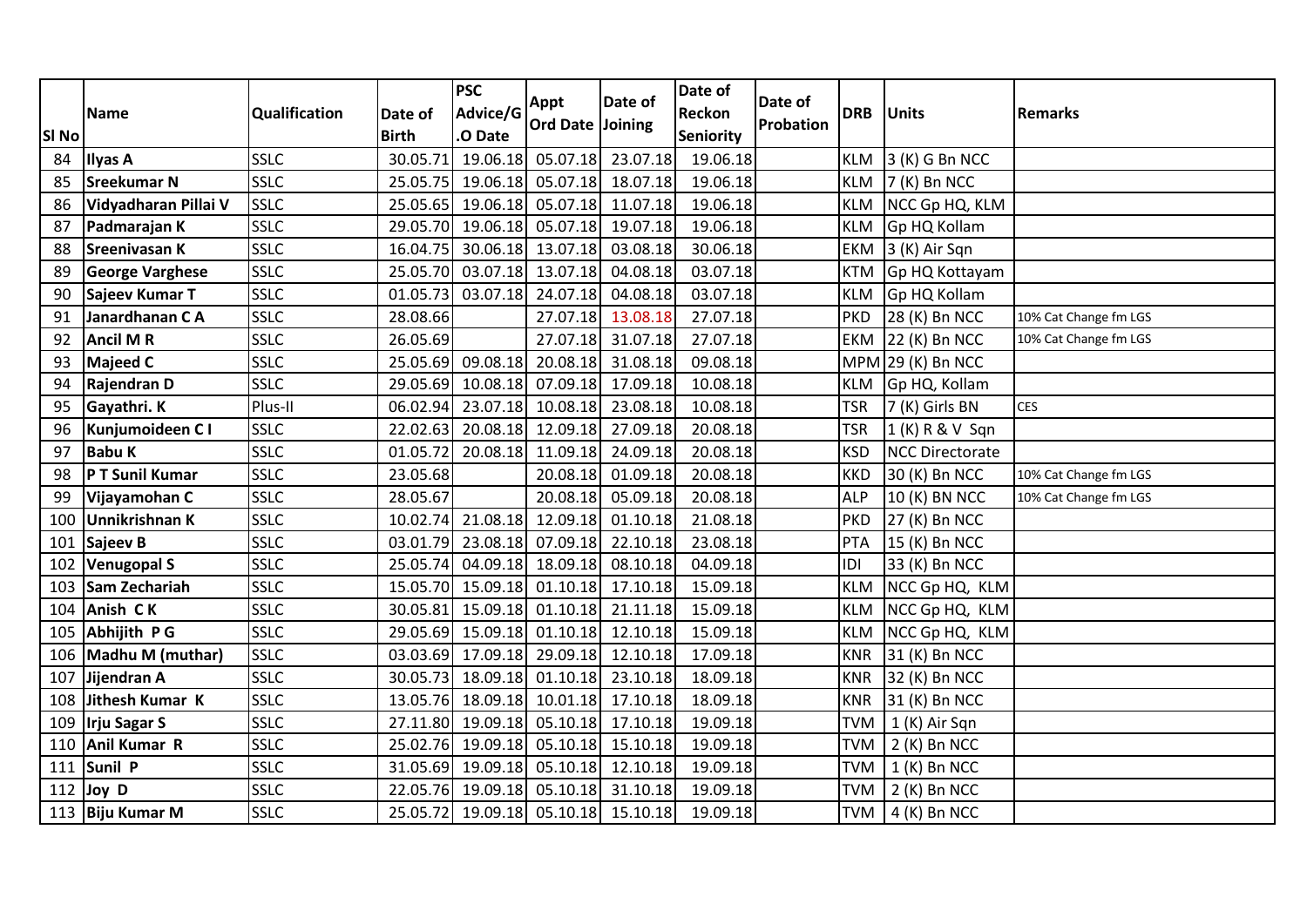| SI <sub>No</sub> | <b>Name</b>         | Qualification | Date of<br><b>Birth</b> | <b>PSC</b><br>Advice/G<br>O Date | Appt<br><b>Ord Date Joining</b> | Date of           | Date of<br>Reckon<br><b>Seniority</b> | Date of<br><b>Probation</b> | <b>DRB</b> | <b>Units</b>           | <b>Remarks</b> |
|------------------|---------------------|---------------|-------------------------|----------------------------------|---------------------------------|-------------------|---------------------------------------|-----------------------------|------------|------------------------|----------------|
|                  | 114 $ $ Ivin K      | SSLC, MOP     | 23.03.71                | 19.09.18                         | 05.10.18                        | 17.10.18          | 19.09.18                              |                             | <b>TVM</b> | 3 (K) Bn NCC           |                |
|                  | 115 Sudhi Kumar S   | <b>SSLC</b>   | 20.05.76                |                                  | 19.09.18 05.10.18               | 15.10.18          | 19.09.18                              |                             | <b>TVM</b> | $4(K)$ Bn NCC          |                |
|                  | 116 Ajayakumar R    | <b>SSLC</b>   | 19.10.71                | 19.09.18                         |                                 | 05.10.18 15.10.18 | 19.09.18                              |                             | <b>TVM</b> | $4(K)$ Bn NCC          |                |
| 117              | Ajayakumar SS       | SSLC          | 19.02.76                |                                  | $19.09.18$ 05.10.18             | 12.10.18          | 19.09.18                              |                             | <b>TVM</b> | $1(K)$ Bn NCC          |                |
| 118              | Gopakumar G         | <b>SSLC</b>   | 22.10.73                |                                  | 19.09.18 05.10.18               | 15.10.18          | 19.09.18                              |                             | <b>TVM</b> | $1(K)$ Bn NCC          |                |
| 119              | Jayakumar U         | SSLC          | 28.05.71                | 19.09.18                         | 05.10.18                        | 22.10.18          | 19.09.18                              |                             | <b>TVM</b> | 1 (K) Air Sqn NCC      |                |
| 120              | Navas S             | <b>SSLC</b>   |                         | 30.05.76 19.09.18 05.10.18       |                                 | 25.10.18          | 19.09.18                              |                             | <b>TVM</b> | 1 (K) Air Sqn NCC      |                |
| 121              | Suresh Babu G       | <b>SSLC</b>   | 29.05.74                |                                  | 19.09.18 05.10.18               | 17.10.18          | 19.09.18                              |                             | <b>TVM</b> | $(1 (K)$ NU NCC        |                |
| 122              | Satheesh Kumar J    | <b>SSLC</b>   | 20.05.72                | 19.09.18                         | 05.10.18                        | 12.10.18          | 19.09.18                              |                             | <b>TVM</b> | 1 (K) Girls Bn NCC     |                |
| 123              | Sanchu B K          | <b>SSLC</b>   | 17.03.74                |                                  | 19.09.18 05.10.18               | 15.10.18          | 19.09.18                              |                             | <b>TVM</b> | Gp HQ, TVM             |                |
|                  | 124 Udaya Kumar K   | <b>SSLC</b>   | 15.05.75                |                                  | 19.09.18 05.10.18               | 25.10.18          | 19.09.18                              |                             | <b>TVM</b> | 1 (K) Girls Bn NCC     |                |
|                  | 125 Abdul Razack Y  | <b>SSLC</b>   | 09.05.73                |                                  | $05.10.18$ 26.10.18             | 12.11.18          | 05.10.18                              |                             | PKD        | 27 (K) Bn NCC          |                |
| 126              | Krishna Kumar K     | <b>SSLC</b>   | 21.05.66                | 05.10.18                         | 26.10.18                        | 07.11.18          | 05.10.18                              |                             | PKD        | 27 (K) Bn NCC          |                |
| 127              | Nandhan C           | <b>SSLC</b>   | 27.03.68                |                                  | 20.10.18 05.11.18               | 19.11.18          | 20.10.18                              |                             | <b>TSR</b> | 24 (K) Bn NCC          |                |
|                  | 128 Joy M O         | <b>SSLC</b>   | 25.10.75                | 24.10.18                         | 30.10.18                        | 30.11.18          | 24.10.18                              |                             | <b>EKM</b> | 3 (K) Air Sqn NCC      |                |
|                  | 129 Saranya B G     | <b>B.Sc</b>   | 07.10.91                |                                  | 22.10.18 30.10.18 12.11.18      |                   | 30.10.18                              |                             | <b>KKD</b> | 9 (K) Girls Bn NCC CES |                |
| 130              | Radhakrishnan KC    | <b>SSLC</b>   | 04.05.67                |                                  | 02.11.18 08.01.19 14.01.19      |                   | 02.11.18                              |                             | <b>TVM</b> | Gp HQ, TVM             |                |
| 131              | Sunil Kumar V       | <b>SSLC</b>   | 20.05.74                | 02.11.18                         | 08.01.19                        | 02.02.19          | 02.11.18                              |                             | <b>TVM</b> | Gp HQ, TVM             |                |
| 132              | Babu Raj TK         | <b>SSLC</b>   | 20.05.67                |                                  | 08.11.18 29.11.18               | 14.12.18          | 08.11.18                              |                             | <b>KKD</b> | 30 (K) Bn NCC          |                |
| 133              | Jayaram C R         | <b>SSLC</b>   | 31.05.71                |                                  | 13.11.18 23.11.18               | 07.12.18          | 13.11.18                              |                             | <b>TSR</b> | 24 (K) Bn NCC          |                |
| 134              | Radhakrishnan TD    | <b>SSLC</b>   | 30.05.77                |                                  | 13.11.18 23.11.18               | 05.12.18          | 13.11.18                              |                             | <b>TSR</b> | 1 (K) R & V Sqn        |                |
| 135              | Vishnu GR           | Plus Two      | 29.11.97                | 30.10.18 16.11.18                |                                 | 29.11.18          | 16.11.18                              |                             | <b>TVM</b> | 3 (K) Bn NCC           | CES, LWA       |
|                  | 136   Manoj Kumar K | <b>SSLC</b>   | 13.02.69                |                                  | 24.11.18 21.12.18               | 11.01.19          | 24.11.18                              |                             | <b>TVM</b> | Gp HQ, TVM             |                |
| 137              | Dhananjayan D       | <b>SSLC</b>   | 25.05.75                |                                  | 24.11.18 21.12.18               | 26.12.18          | 24.11.18                              |                             | <b>TVM</b> | $1$ (K) NU NCC         |                |
|                  | 138 Prabhi Kumar E  | SSLC          | 22.05.75                | 15.12.18                         | 15.01.19                        | 11.02.19          | 15.12.18                              |                             | <b>KNR</b> | 32 (K) BN NCC          |                |
|                  | 139 Suneesh K M     | SSLC          | 20.05.77                |                                  | 15.12.18 15.01.19               | 01.02.19          | 15.12.18                              |                             | <b>KNR</b> | 32 (K) Bn NCC          |                |
| 140              | Gangadharan CM      | <b>SSLC</b>   | 30.05.69                |                                  | 15.12.18 15.01.19               | 24.01.19          | 15.12.18                              |                             | <b>KNR</b> | 32 (K) Bn NCC          |                |
| 141              | Vishnupriya VJ      | Degree        | 09.11.91                |                                  | 12.12.18 15.12.18               | 20.12.18          | 15.12.18                              |                             | <b>TVM</b> | 4 (K) Bn NCC           | <b>CES</b>     |
| 142              | Vinod K             | <b>SSLC</b>   | 08.04.73                |                                  | 19.12.18 08.01.19               |                   | 19.12.18                              |                             | <b>EKM</b> | 18 (K) Bn NCC          |                |